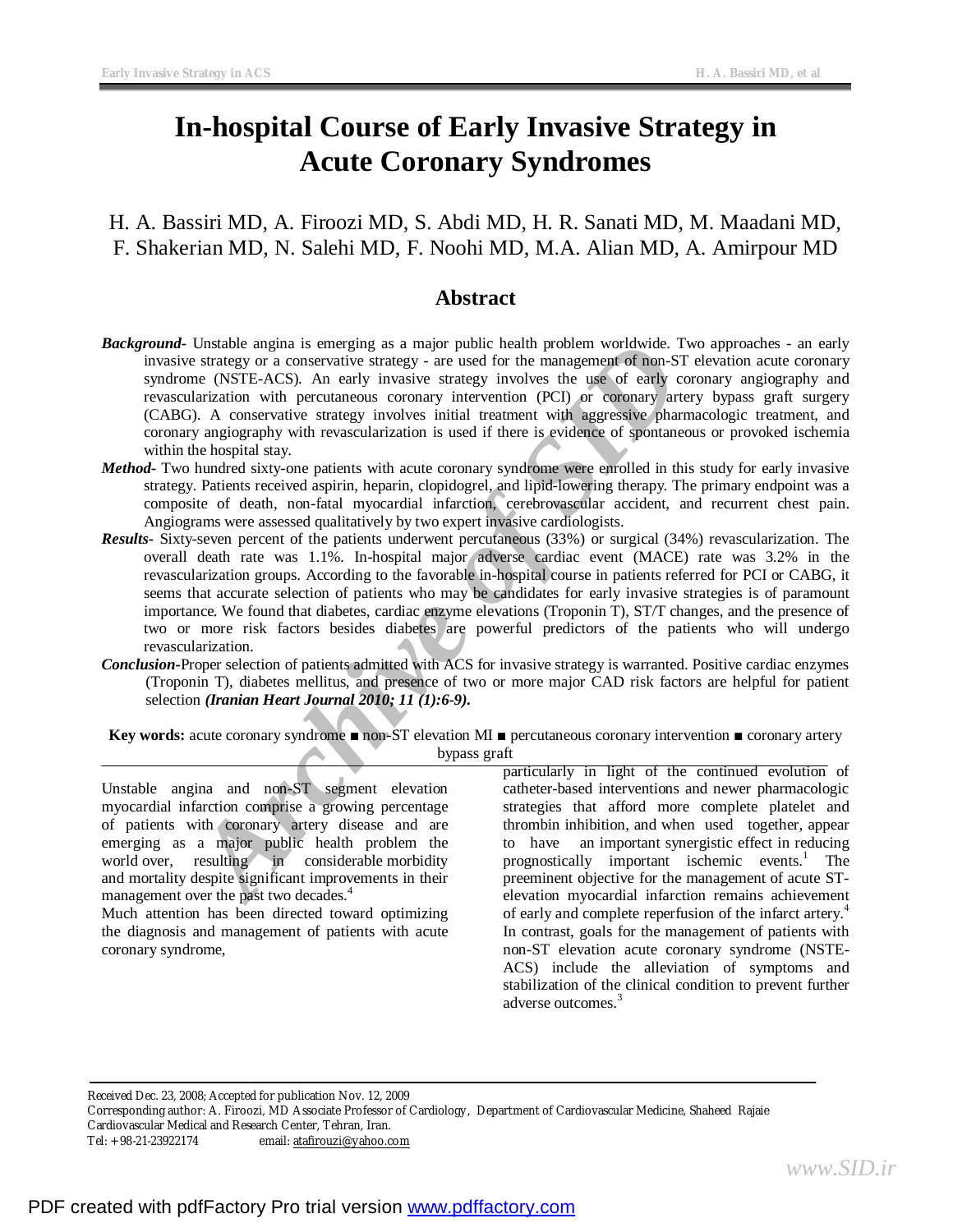Two general approaches in the management of patients with acute coronary syndromes exist: an early "invasive" strategy, involving routine early cardiac catheterization and revascularization with percutaneous coronary intervention (PCI) or coronary artery bypass grafting (CABG) in case the anatomy is suitable, and a "conservative" or ischemia-guided strategy including initial potent medical management with subsequent catheterization and revascularization only for recurrent ischemia either at rest or on a noninvasive stress test. $3-5$ The merits of a routine invasive approach for NSTE-ACS include prompt anatomic definition and expedient revascularization to mitigate the early risk of recurrent ischemic events.<sup>5</sup> In contrast, a conservative recurrent ischemia-driven approach avoids potentially unnecessary invasive procedures.<sup>5</sup> To date, ten randomized trials have studied the relative merits of these two strategies. The first three and the most recent trial did not demonstrate a significant difference;<sup>2-3-4</sup> however, six trials have shown a significant benefit of an early invasive therapy. $4,1$ 

#### **Methods**

**Archive Solution** the normal population along v<br>
invariate procedures,<sup>2</sup> To date, ten<br>
invariate procedures,<sup>2</sup> To date, ten<br>
invariate heative metrics of the first of the relative metrics of the state of<br>
trains have st Two hundred sixty-one patients presenting with acute coronary syndrome were enrolled in an invasive strategy, consisting of punctual coronary angiography and revascularization (PCI or CABG) if indicated. Exclusion criteria were age greater than 75, previous history of revascularization, and significant valvular heart disease. All the patients were pretreated with aspirin and 300mg of clopidogrel. Indications for PCI or CABG were made by the attending physician after having reviewed the coronary angiography on the basis of clinical and paraclinical characteristics. Intention to treat was for the culprit vessel in the PCI patients and for complete revascularization in the CABG patients. The patients were followed up during the hospital course. Post-procedural electrocardiograms and biochemical markers (CK-MB) were evaluated, and the occurrence of cardiac and non-cardiac death, myocardial infarction (non-Q and Q-wave AMI), stroke, and need for emergent revascularization were recorded. The primary endpoint was a composite of inhospital death, nonfatal myocardial infarction, or cerebrovascular accident, and recurrent chest pain.

### **Statistical analysis**

The data were entered in a Microsoft Excel database and transferred to a statistical program for analysis. The data were presented as number or percent for the categorical variables and mean  $\pm$  SD for the continuous variables. The groups were compared using the *X2* analysis or Fisher's exact test for the categorical variables and Student's *t*-test for the continuous variables. *P* values of <0.05 was considered significant.

#### **Results**

The demographic and clinical characteristics of the study patients are shown in Table I. The majority of the patients (72.8%) were male, and the mean age was 56.6±10.2 years. Coronary risk factors were common, and dyslipidemia was the commonest cardiac risk factor in the study patients. One hundred two (39.1%) patients were diabetic. Significant ST-T changes defined as greater than 0.1 mV ST-segment depression or greater than 0.3 mV T-wave inversion were seen in 134 (77%) patients. Seventy-six (29%) patients had elevated troponin-T levels above the  $99<sup>th</sup>$  percentile of the normal population along with normal CK-MB levels; we defined these as troponin-positive ACS patients in this study. Revascularization was performed in 175 (67.1%) patients, of whom 90 (34.5%) underwent PCI and 85 (32.6%) CABG. Medical management was considered an initial therapeutic strategy in 32.9% of the

patients. Significant ST-T changes as defined before, were associated with the presence of coronary artery disease. 14.2% of patients with angiographically normal

|                            | .                  |
|----------------------------|--------------------|
|                            | No. revascularized |
|                            | patients $= 174$   |
| In-hospital death          | $3(1.1\%)$         |
| Non-fatal MI               | 7(2.7%)            |
| Emergent revascularization | $0(0\%)$           |
| Stroke                     | $1(0.38\%)$        |
|                            |                    |

coronary arteries had significant ST-T changes, while patients with single-, double- and triple-vessel disease had significant ST-T changes in 22.1%, 26.3% and 37.4%, respectively (p=0.007).

#### **Table I. Demographic and clinical characteristics**

|                        | No. Patients=261 |
|------------------------|------------------|
| Age                    | $56.6 \pm 10.2$  |
| Sex: male/female       | 190/71           |
| Coronary risk factors: |                  |
| Dyslipidemia           | 47.1%            |
| Hypertension           | 23%              |
| Diabetes mellitus      | 39.1%            |
| Cigarette smoking      | 41.8%            |
| Family history         | 9.6%             |
| ST-T change            | 72.8%            |
| Positive troponin-T    | 29.1%            |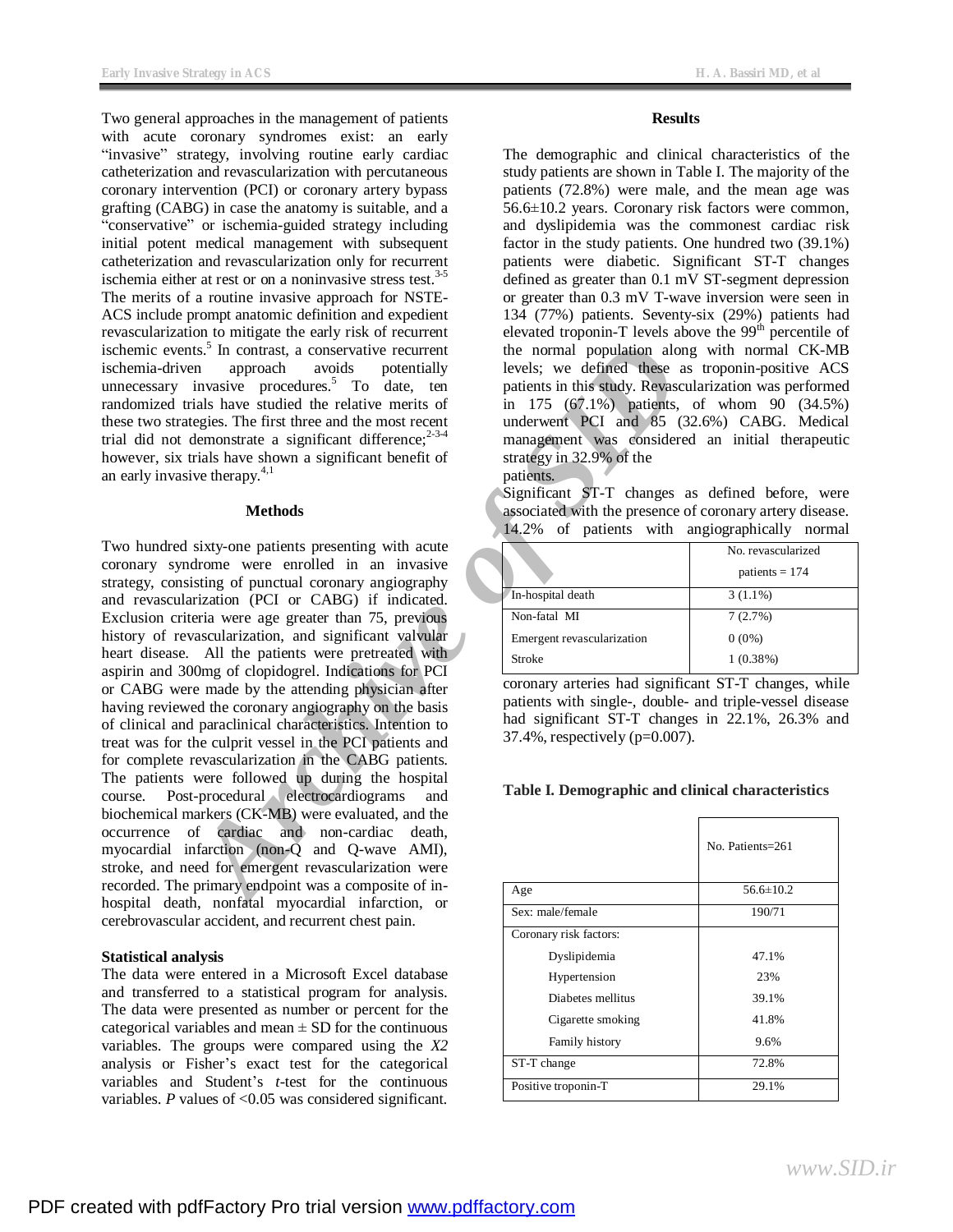| Coronary anatomy:          |       |
|----------------------------|-------|
| Normal vessels/minimal CAD | 18%   |
| 1-vessel disease           | 23.8% |
| 2-vessel disease           | 26%   |
| 3-vessel disease           | 32.2% |
| Left main stenosis         | 6%    |

Diabetes mellitus was also associated with the presence of coronary artery disease  $(p=0.007)$ . Patients with positive troponin-T levels had a significantly higher prevalence of coronary artery disease in coronary angiography ( $p<0.005$ ).

In the revascularized group, in-hospital major adverse cardiac events (MACE) occurred in 10 (3.8%) patients. In-hospital mortality rate was 1.1% and non-fatal myocardial infarction defined as CK-MB rise greater than three times of the baseline with or without STsegment deviation post-procedurally, occurred in 7 (2.7%) of patients during hospital stay. Stroke was seen in one patient (0.38%). In-hospital events of these patients are outline in Table II.

## **Table II. In-hospital events of revascularized patients**

#### **Discussion**

Training and positive troponin-T were p<br>
pc.0.005).<br>
Archive of MACE occurred in 10 (3.8% patients.<br>
interaction defined as CK-MB rise area and easily invariant<br>
in hospital course, and archive transportantly reade with a The majority of studies have proven the efficacy and relative safety of an "early invasive strategy" in selected patients with non ST-segment elevation acute coronary syndromes, especially those with clinical and paraclinical high-risk criteria such as old age, presence of diabetes mellitus, and associated significant ST-T changes and positive troponin enzyme.<sup>7-8</sup> It is wellrecognized that coronary revascularization improves clinical outcomes in these patients.<sup>7-8</sup> There are several randomized clinical trials comparing the early invasive and conservative strategies in patients with acute coronary syndromes. These studies are different in inclusion criteria, availability, and use of coronary stents and glycoprotein IIb-IIIa inhibitors, frequency of revascularization in invasive arms, and clinical outcomes. In a meta-analysis regarding the benefit of a routine invasive versus "selective" invasive strategy for patients with unstable angina and non ST-elevation myocardial infarction, results were in favor of early invasive therapy. FRISC-II, TRUCS, TIMI-18, VINO, RITA-3, ISAR-COOL, and ICTUS were included in this meta-analysis.

The merits of a routine invasive strategy were also revealed in our study. Acceptable rates of in-hospital major cardiac events in revascularized patients, including death (1.1%), non-fatal myocardial infarction (2.7%), and stroke (0.38%) led us to select an aggressive method for the treatment of these patients. These results were quite comparable and slightly better than those of some other studies. However, caution should be exercised in the analysis of these results; we did not include patients older than 75 years of age and those with a history of previous revascularization in the study. On the other hand, GpIIb/IIIa inhibitors, an effective and approved antiplatelet treatment in these patients, were not administered in the study patients because of financial problems. Potent antiplatelet therapy in such patients could result in even lower rates of adverse events.

In this study, we found that in patients with unstable angina, presence of diabetes mellitus, ST-T changes, and positive troponin-T were predictors of coronary artery disease, and early invasive strategy in patients with acute coronary syndrome showed an acceptable in- hospital course.

## **Conflict of Interest**

No conflicts of interest have been claimed by the authors.

## **References**

Vant Hof AW, de Varies ST, Dambrink JH. A comparison of two invasive strategies in patients with non-ST elevation acute coronary syndromes: Result of The Early or Late Intervention in Unstable Angina (ELISA) Pilot study, 2b/3a upstream therapy and acute coronary syndromes. Eur Heart J 2003; 24:1401- 5.

- 2- The Veterans Affairs Non-Q-Wave Infarction Strategies in Hospital (VANQWISH) Trial Investigators: Boden WE, O'Rourke RA, Crawford MH, et al. Outcomes in patients with acute non-Q-wave myocardial infarction randomly assigned to an invasive as compared with a conservative management strategy. N Engl J Med 1998; 338: 1785-1792.
- 3- Fragmin and Fast Revascularization during Instability in Coronary Artery Investigators. Invasive compared with noninvasive treatment in unstable CAD: FRISC II prospective randomized multicenter study. Lancet 1999; 354: 708-715.
- 4- Braunwald E, Antman EM, Beasley JW. Management of patients with unstable angina and non-ST-segment elevation MI. Available at: <http://www.acc.org/clinical/guidelines/unstable/> update.index.htm